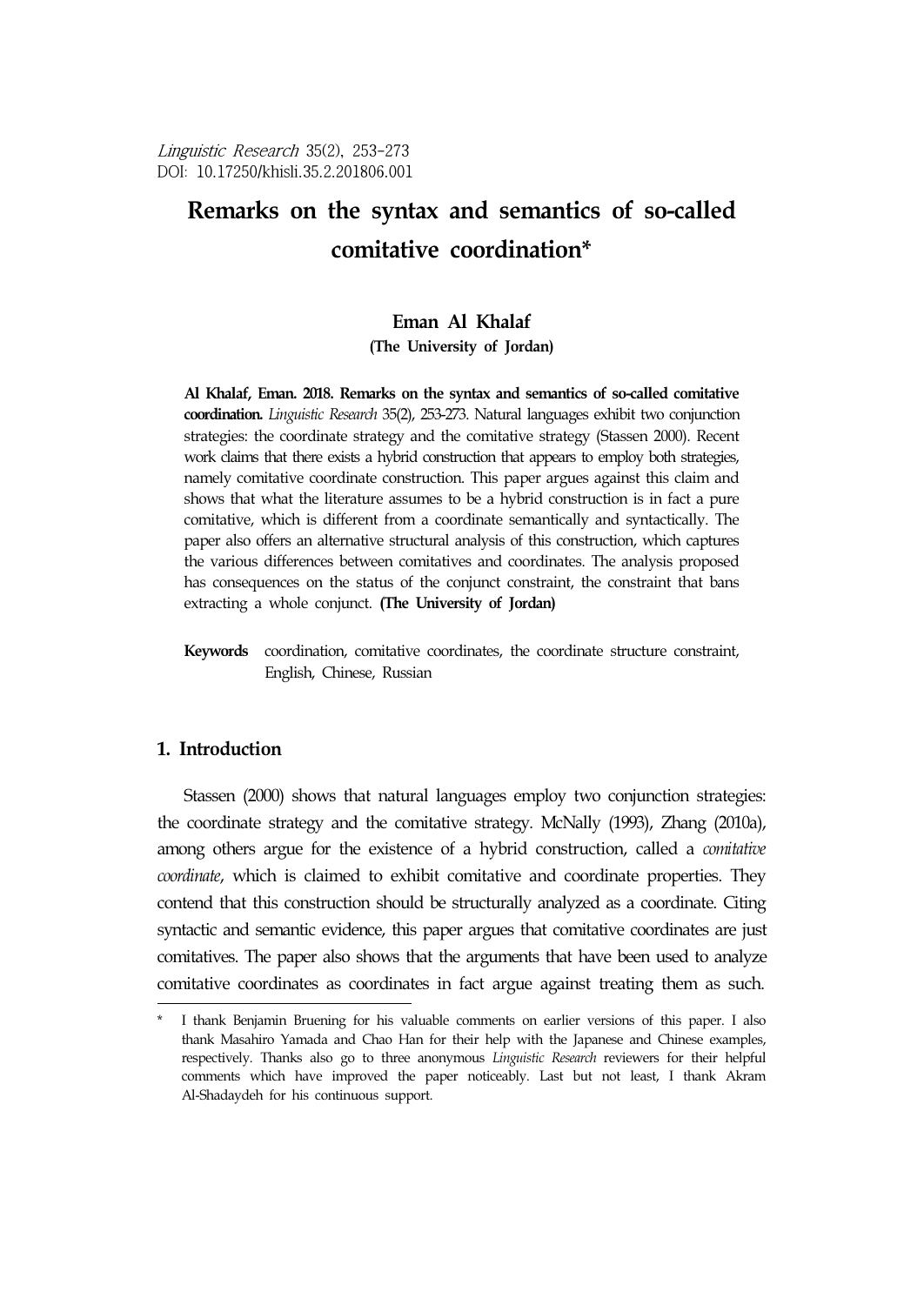#### 254 Eman Al Khalaf

The rest of the paper is organized as follows. Section 2 presents syntactic and semantic differences between comitatives and coordinates. Section 3 presents the arguments for viewing comitative coordinates as coordinates, mainly those brought by McNally (1993) and Zhang (2010a). Section 4 shows the various issues with these arguments and argues that the facts do not impose a coordinate analysis of comitative coordinates, and they argue for their being coordinates instead. The section then ends with two alternative structures for comitatives. Section 5 is the conclusion.

#### **2. Comitatives versus coordinates**

Although the distinction between comitatives and coordinates is clear in languages that employ different markers to encode these constructions, like English in which comitatives mainly involve the preposition *with* (Lakoff and Peters 1966; Fillmore 1968; Kayne 1994; Stolz 2001) and coordinates involve *and*, it is not the case in many languages that employ the same marker for both constructions (e.g., An 2017). In this section, I present many of the differences between comitatives and coordinates. Throughout the paper, when discussing the NPs contained in a comitative construction, I will follow Arkhipov (2009) in referring to the NP with the higher structural status as the *core NP* and the NP following the comitative marker as the *comitative NP*.

The main domain of difference between comitatives and coordinates is whether or not extraction of an NP contained within the construction is allowed (Kayne 1994; Zhang 2007). It is well-known that coordination strictly bans movement out of the coordinate phrase (Ross 1967; Grosu 1981; Goodall 1987; Postal 1998; Levine 2001; Levine and Hukari 2006; Zhang 2010b; Chaves 2012, among many others). This restriction takes the form of an island constraint called the coordinate structure constraint (CSC; Ross 1967). What is relevant to the discussion here is a subconstraint of the CSC, the conjunct constraint (CC; Grosu1981) which bans extracting a whole conjunct (I use two underscores "\_\_" to mark the base position of moved/raised elements).1

<sup>1</sup> Another constraint is the element constraint (EC) which bans extracting an element within a conjunct. Much literature shows that, in contrast to the conjunct constraint (CC), the EC can be violated in many contexts. See Al Khalaf (2015) for a recent review.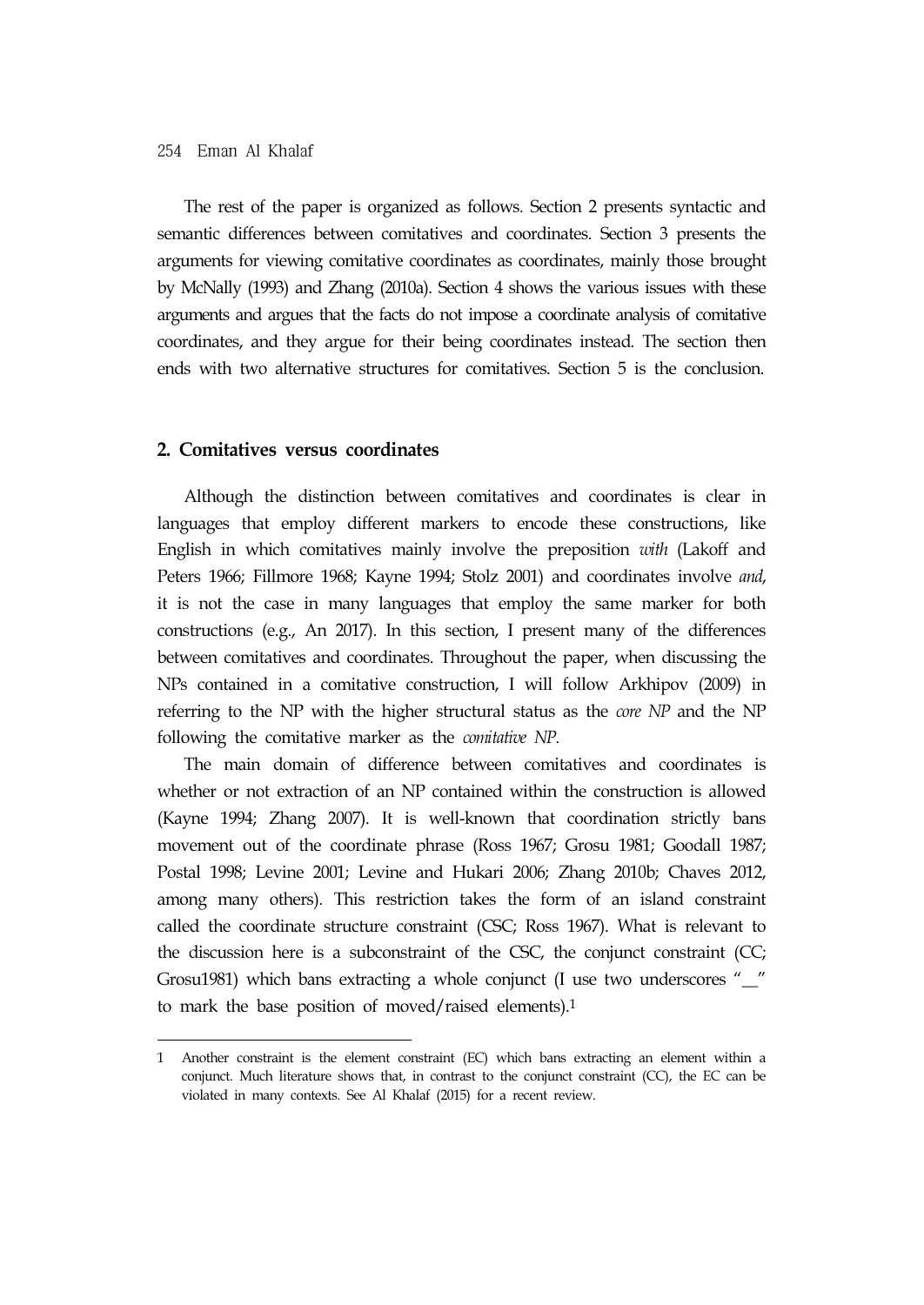(1) a. Sally eats [peanut butter and jelly] in the morning. b. \*[Peanut butter]<sub>i</sub> is often eaten  $[\underline{\ }$  and jelly] in the morning.

On the other hand, comitatives impose no restrictions on movement. Both the core and the comitative NPs may move out of the comitative, as in (2b, 2c). Note that, like any preposition, the comitative marker may strand in movement:2

- (2) a. Sally eats peanut butter with jelly in the morning.
	- b. [Peanut butter] $\alpha$  is often eaten  $\alpha$  with jelly.
	- c. Jelly is what iSally eats peanut butter with  $\Box$ .

In the same way, *wh*-movement of a core or comitative NP is free, with no restrictions (Huddleston and Pullum 2002; Zhang 2007), whereas *wh*-movement out of a coordinate is impossible. For example, in (3c), the comitative NP is pied-piped in *wh*-movement, and in (4a), it is extracted out of the PP, again leaving the preposition stranded. Compare these to the coordinate examples (3d, 4b) which do not allow movement.

- (3) a. I mixed food coloring and water.
	- b. I mixed food coloring with water.
	- c. [With what] did you mix food coloring  $\Box$ ?
	- d. \*[And what]<sub>i</sub> did you mix [food coloring  $\Box$ ]?
- (4) a. What, did you mix food coloring with  $\Box$ ? b. \*What<sub>i</sub> did you mix [food coloring and  $_{ij}$ ]?

Another major syntactic distinction between comitatives and coordinates is that the former allows disruption/interruption, while the latter does not (e.g., McNally 1993). More specifically, the core and the comitative NPs may be separated by linguistic material, such as adverbs (5) or PPs, but conjuncts may not (6).

<sup>2</sup> It should be noted that sentence (1b) can be grammatical with a pause before *and*. This possibility is not relevant to the discussion here. These cases have been analyzed by many as clausal coordination involving ellipsis (e.g., Progovac 1993).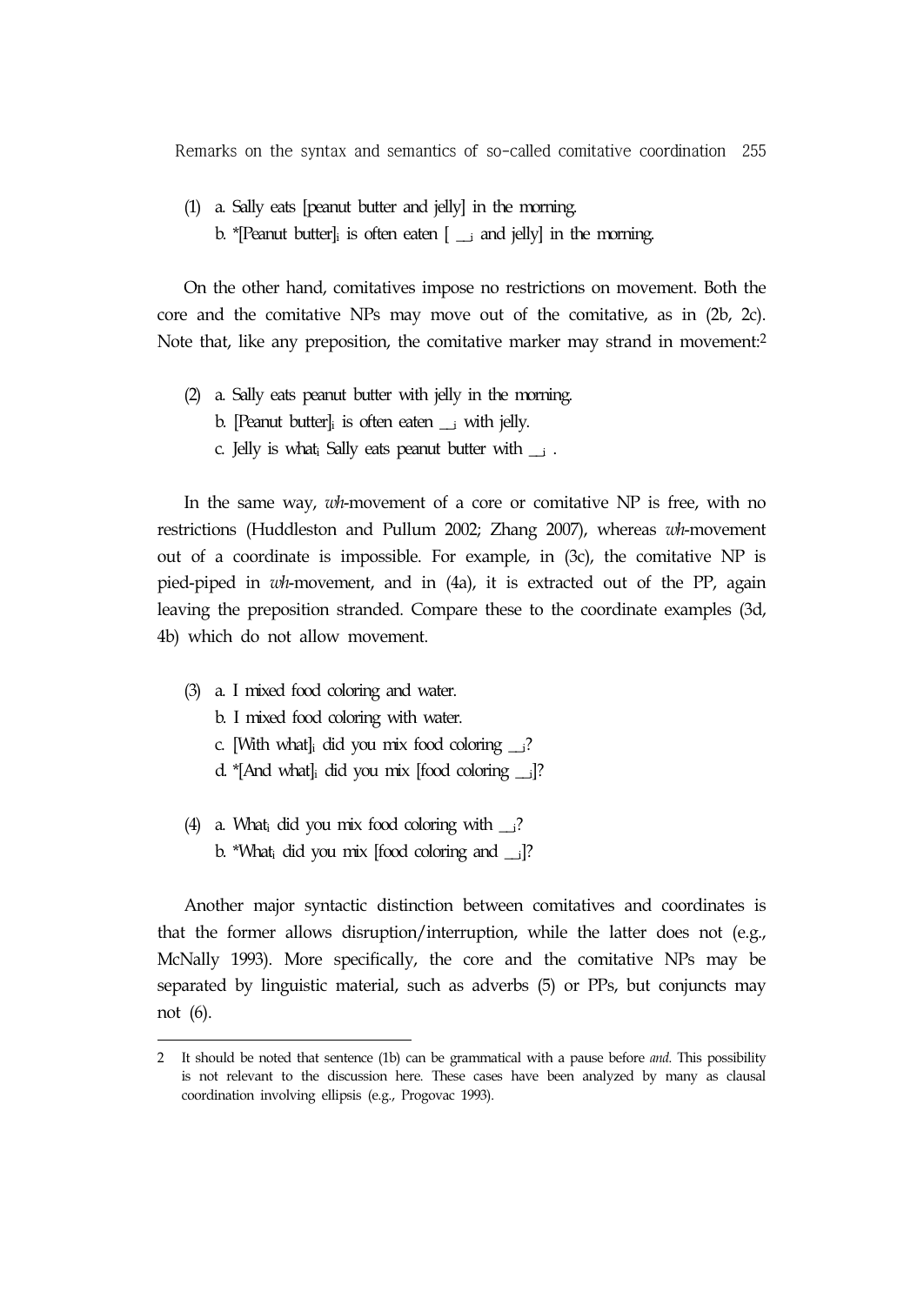#### 256 Eman Al Khalaf

- (5) I mixed canola oil carefully with the unidentified compound I had found.
- (6) \*John met both his ex-wife at the park and his girlfriend on the same day.

Iteration provides a further distinction between comitatives and coordinates (McNally 1993; Dalrymple *et al*. 1998). Iteration is possible in coordination because coordinators are group-forming, so in a coordinate phrase, conjuncts form a list that can be expanded and added to. Iteration of a comitative NP is not possible, on the other hand:

- (7) I, my parents and my friends ate tacos at a nearby restaurant.
- (8) I ate tacos with my parent (\*with my relatives) at a nearby restaurant.

Note, however, that in some cases the comitative NP can iterate, but the resulting interpretation does not involve group expansion in the way we see with iterating conjuncts. Instead, it gives the meaning of 'stacking' or 'accumulation'. This reading is irrelevant for the discussion here. For example, in (9), *coffee* and *with milk* form a single NP, referring to a single beverage, that is accompanied by biscuits. This sentence cannot mean: I drank coffee, and the coffee was accompanied by milk and biscuits, indicating that the stacked NP cannot form a subgroup with *milk* (the first comitative NP). In contrast, iteration in coordination is more like listing. In (10), the relevant reading is a list in which three items are equivalent on that list.

- (9) I drank [[coffee with milk] with biscuits].
- (10) I drank milk and coffee and tea.

Turning to semantic differences, much of the early work on comitatives argues that comitatives and coordinates are semantically parallel since alternating between the two constructions is possible, as exemplified below (Lakoff and Peters 1966; Kayne 1994; Zhang 2007; Zhang 2010b):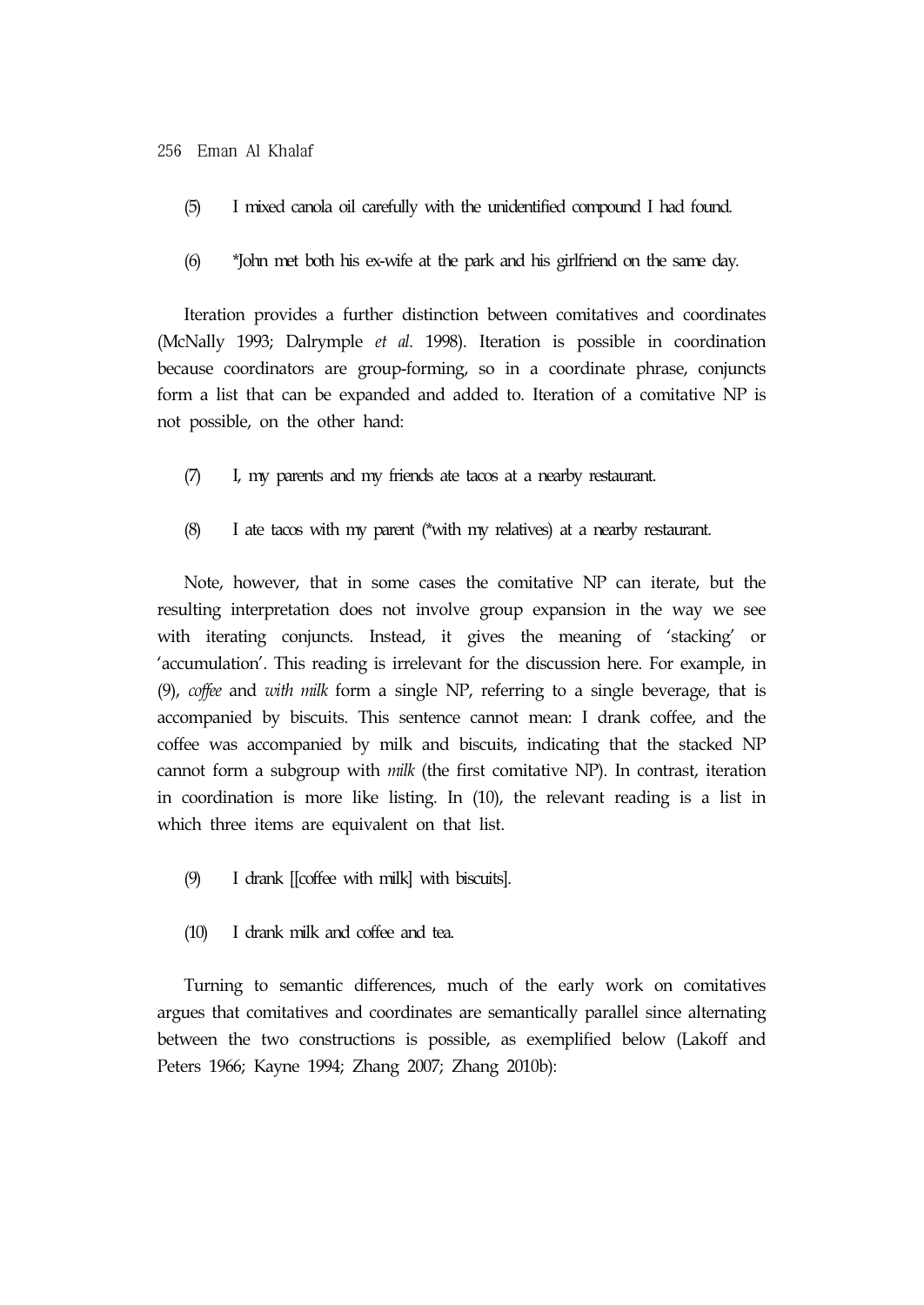- (11) a. The motorcycle collided with the van.
	- b. The motorcycle and the van collided.

However, the alternation seen does not entail semantic parallelism between the two constructions. First, as has been argued by Gleitman *et al*. (1996) who investigate the semantics of verbs like *collide*, which they refer to as *symmetricals*, the nature of the semantic roles in a comitative is distinct from the nature of the semantic roles in a coordinate (see also Choi 2012 on the argumenthood of the preposition *with*). More specifically, in a comitative as in (11a), two semantic functions can be identified: *figure* and *ground*. This classification assumes that the core NP is more foregrounded than the comitative NP (cf. Lakoff and Peters 1966). In (12a), *bus* functions as figure and *scooter* as ground. In (12b), *scooter* is the figure while *bus* is ground. In contrast, in coordination, it is unclear which conjunct is figure and which one is ground (12c). In fact, all conjuncts must have parallel semantic functions.

- (12) a. The bus collides with the scooter.
	- b. The scooter collides with the bus.
	- c. The scooter and the bus collide. (Gleitman *et al.* 1996: 363, (22))

In addition, further empirical evidence indicates that comitatives and coordinates are semantically nonequivalent. Consider the pair in (13), in which the oddness of (13b) arises from the fact that in the coordinate *a neighbor and her pet*, both conjuncts must have the same thematic role, meaning that the pet should be involved in the action of cleaning (Johannessen 1998). No such oddness arises in the comitative in (13), since comitatives do not impose similar semantic roles on the participants: *a neighbor* is the agent, while *her pet* is just a passive observer of the action.

- (13) a. A neighbor was cleaning with her pet.
	- b. #A neighbor and her pet were cleaning.

Consider the examples in (14), which also lead to the same conclusion. The semantic oddness of sentences like (14b) shows that in coordination the conjuncts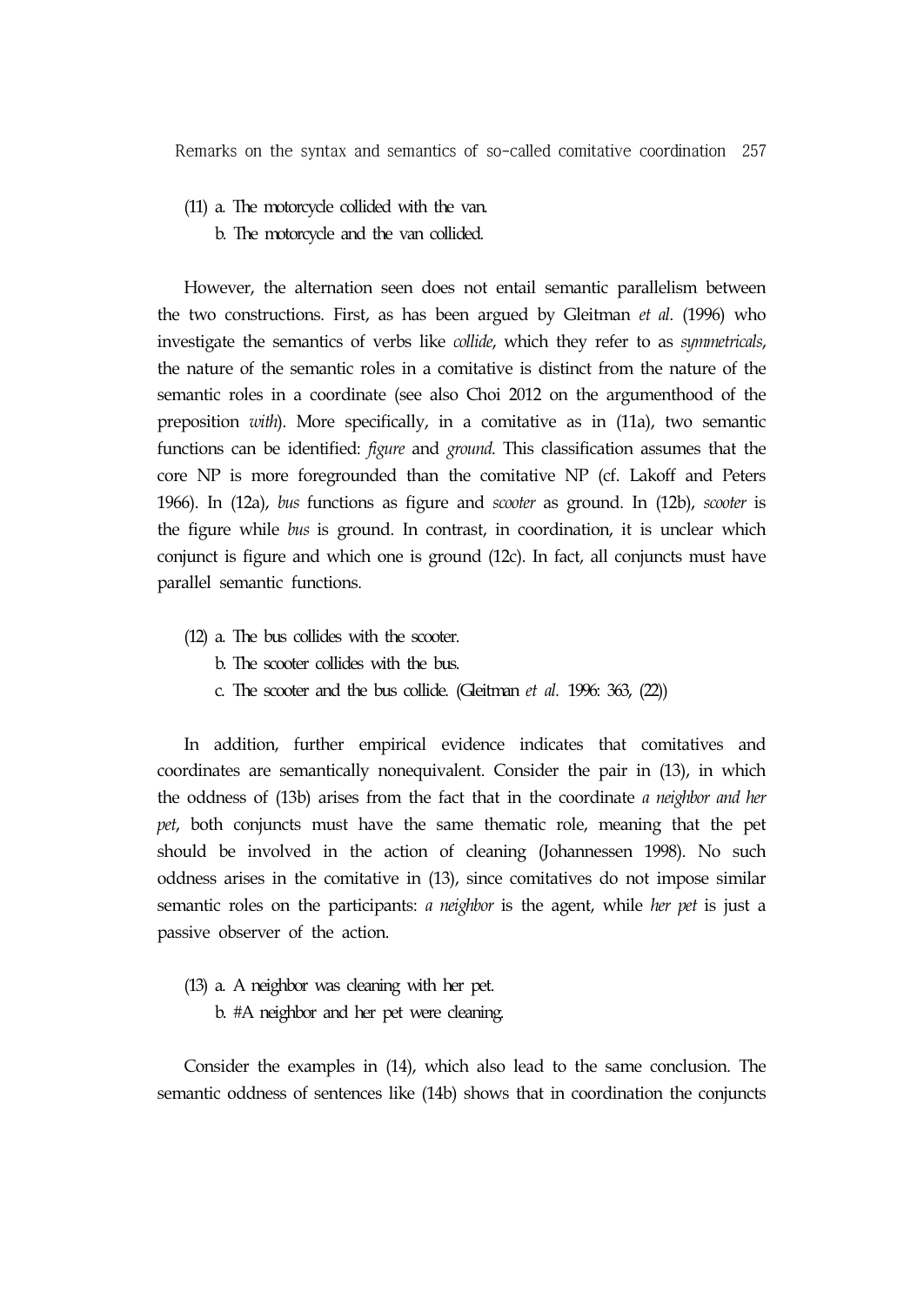should have the same thematic roles. In particular, the unacceptability of the conjunction of *a motorcycle* and *a lamppost* arises from the fact that the *lamppost*  should be assigned a semantic function that is parallel to *a motorcycle*, which would lead to a denotation in which both the motorcycle and lamppost are moving entities. The lack of oddness in (14a), on the other hand, is due to the non-parallel nature of the semantic roles in comitative constructions.

(14) a. A motorcycle collided with a lamppost. b. #A motorcycle and a lamppost collided.

The last semantic distinction is in distributivity: coordinates admit a distributive reading, but comitatives generally do not, as has been noted by many (e.g., McNally 1993; Dalrymple *et al*. 1998; Zhang 2007, 2010a, among others). Distributive adverbs like *each* can associate with a coordinate (15), but may not associate with a comitative (in which the core NP is singular) (15a).

(15) a. \*[A man together with his girlfriend] each bought an ice cream cone. b. [A man and his girlfriend] each bought an ice cream cone.

To recapitulate, in this section, some of the major differences between comitatives and coordinates were reviewed. Conjuncts of a coordinate phrase may not move, nor can they be disrupted by linguistic material. In contrast, comitative and core NPs of a comitative construction may be moved and may be separated by linguistic material. Semantically, coordination is group forming and it imposes semantic parallelism on its conjuncts, in contrast with comitatives in which the core NP is foregrounded and should be of a different semantic role from the comitative NP. These differences will become significant when I review the claim that there is a hybrid construction, called a comitative coordinate. Table 1 summarizes the differences.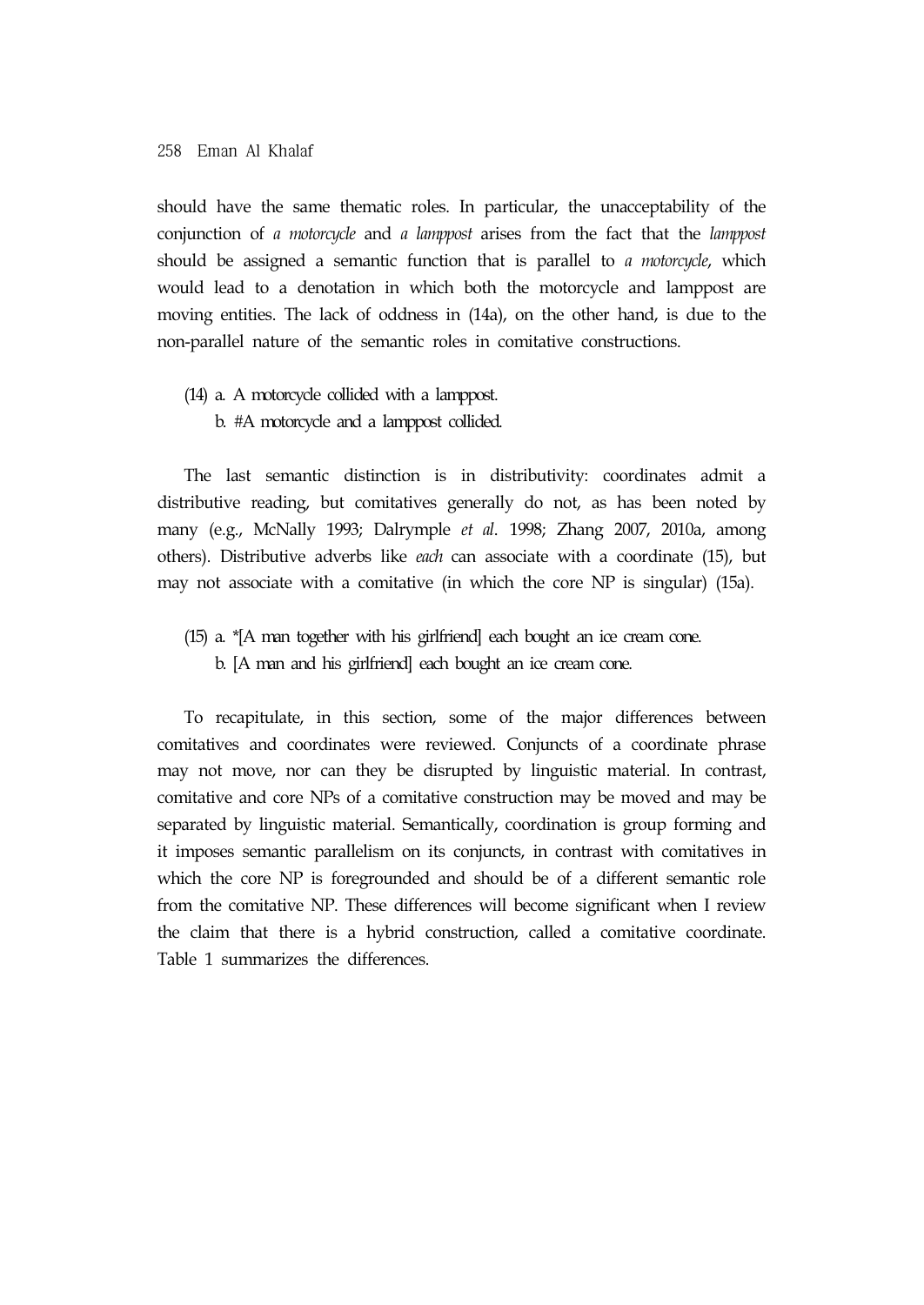| Phenomenon              | Coordinates | Comitatives |  |  |
|-------------------------|-------------|-------------|--|--|
| Extraction              |             |             |  |  |
| Interruption            |             |             |  |  |
| Iterativity             |             |             |  |  |
| Parallel Semantic Roles |             |             |  |  |
| Distributivity          |             |             |  |  |

Table 1. Differences between Coordinates and Comitatives

### **3. The current claim: Complex NP analysis**

In this section, I will present the claim that there exist so-called comitative coordinates as hybrid constructions exhibiting both coordinate-like and comitative-like properties. The attempt to correlate comitatives and coordinates is not new; it originates from at least Dyla (1988) who claims that Polish putative comitatives should be analyzed as coordinates. I will primarily focus on more recent work that investigates the phenomenon in Russian (McNally1993) and Chinese (Zhang 2010a, and subsequent work).3 McNally (1993) observes that some constructions (*s*-constructions) that would otherwise be considered comitatives, act in a way that is unexpected of putative comitatives.4 More specifically, although at the face of it these constructions appear to be

<sup>4</sup> Note that McNally distinguishes between *s*-constructions that are pure comitatives in which the comitative NP is a VP adjunct and those that are comitative coordinates which she claims they should be analyzed as complex NPs. Interruption is only banned in the latter type, as exemplified in the pair below.

| (i) a. Anna segodnja s Petej |                                      |  | ugla.                                                          |  |  |  |
|------------------------------|--------------------------------------|--|----------------------------------------------------------------|--|--|--|
|                              | A.-NOM today with P.-INSTR left-F.SG |  |                                                                |  |  |  |
|                              | 'Anna left today with Peter.'        |  |                                                                |  |  |  |
|                              | b. *Anna sedgodnja s Petej pridut    |  |                                                                |  |  |  |
| A.-NOM today                 |                                      |  | with P.-INSTR come-3PL (McNally 1993: 353-354, (15)) (Russian) |  |  |  |

For McNally, plural agreement is a diagnostic of whether the *s*-construction is a pure comitative or a comitative coordinate; only in the latter, plural agreement occurs. (Obviously, McNally makes this generalization based only on cases in which the two NPs contained in the construction are singular.)

<sup>3</sup> The following abbreviations will be used in the glossed examples: NOM = nominative, PL = plural, INSTR = instrumental,  $SG =$  singular, CONJ = conjunction, ACC = accusative, Q = question marker, PRF = perfective, FUT = future marker, PST = past, RECIP = reciprocal, CL = classifier.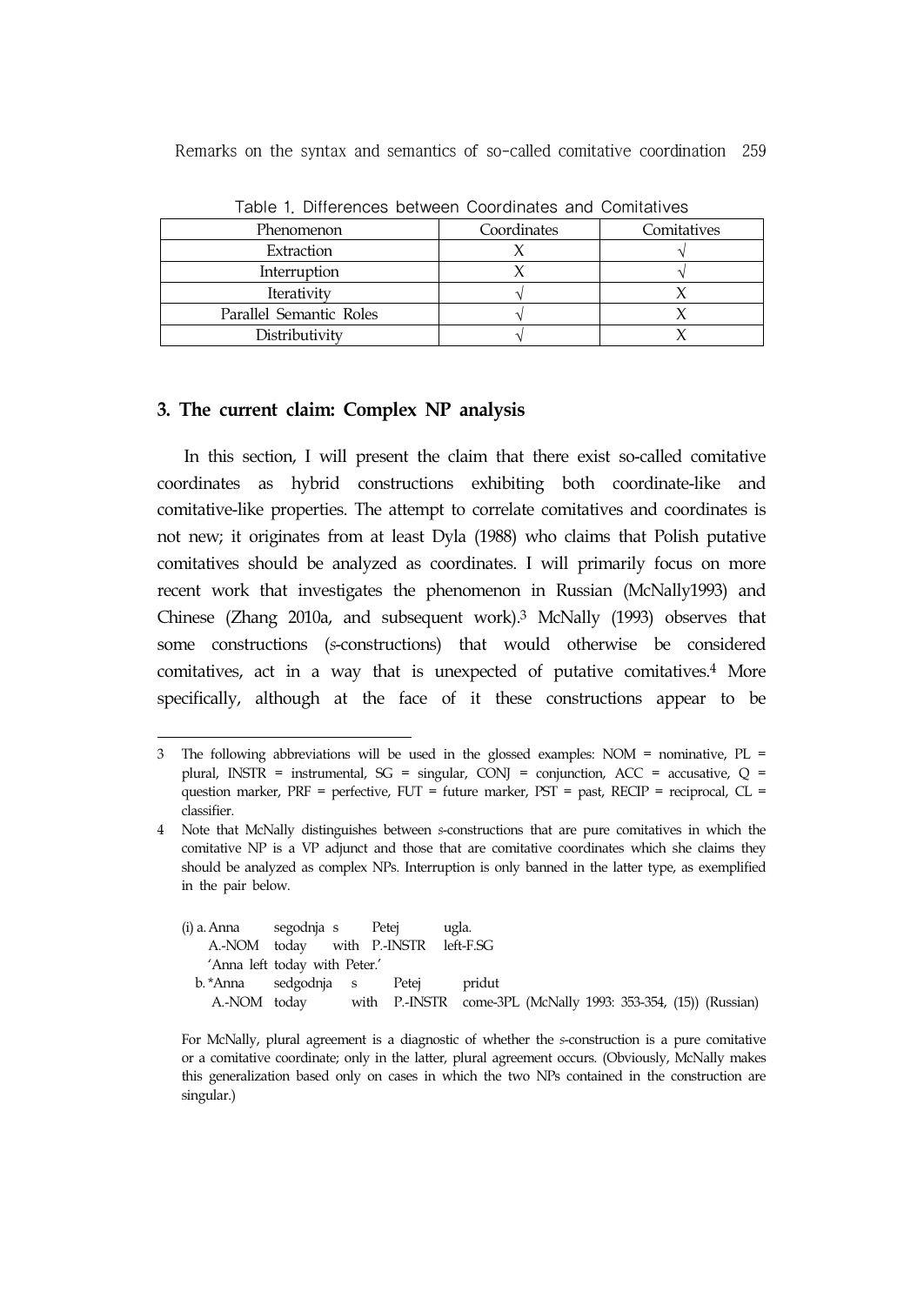comitatives, they have many features that make them different form typical comitatives and more like coordinates. First, McNally notes that like regular coordinates, these constructions induce plural agreement on the verb. Compare the coordinates in (16) and *s*-constructions in (20):5

(16) a. Anna i Petja pridut. A.-NOM and P.-NOM come-3PL 'Anna and Peter are coming.' b. Anna s Petej napisali pis'mo. A.-NOM with P.-INSTR wrote-PL letter 'Anna and Peter wrote a letter.' (McNally 1993: 349, 347; (3a), (1)) (Russian)

Furthermore, as has been observed for coordinates, discontinuity is strictly prohibited with the *s*-constructions. Linguistic material may not intervene between the core NP and the comitative NP, as shown in (17b).

(17) a. Anna s Petej pridut. A.-NOM with P.-INSTR come-3PL 'Anna and Pete are coming.' b. \*Anna pridut s Petej. A.-NOM come-3PL with P.-INSTR (McNally 1993: 353, (13)) (Russian)

Additionally, like coordination which bars extraction of the conjuncts, *s*constructions do not allow extraction of the comitative NP:

(i) John-i kuliko Mary-ka wa-ss-ta. J-NOM CONJ M-NOM came 'John and Mary came.' (Two separate events) (ii) John-kwa Mary-ka wa-ss-ta. J-CONJ M-NOM came 'John and Mary came.' (One event preferred)

<sup>5</sup> A reviewer asks whether example (16a) denotes just one event or two separate eventive readings as in the Korean example in (i), where the conjuncts have matching case, in contrast to (ii) in which only the second conjunct is case marked:

According to a native speaker of Russian, examples like (16a) may yield one or two eventive readings.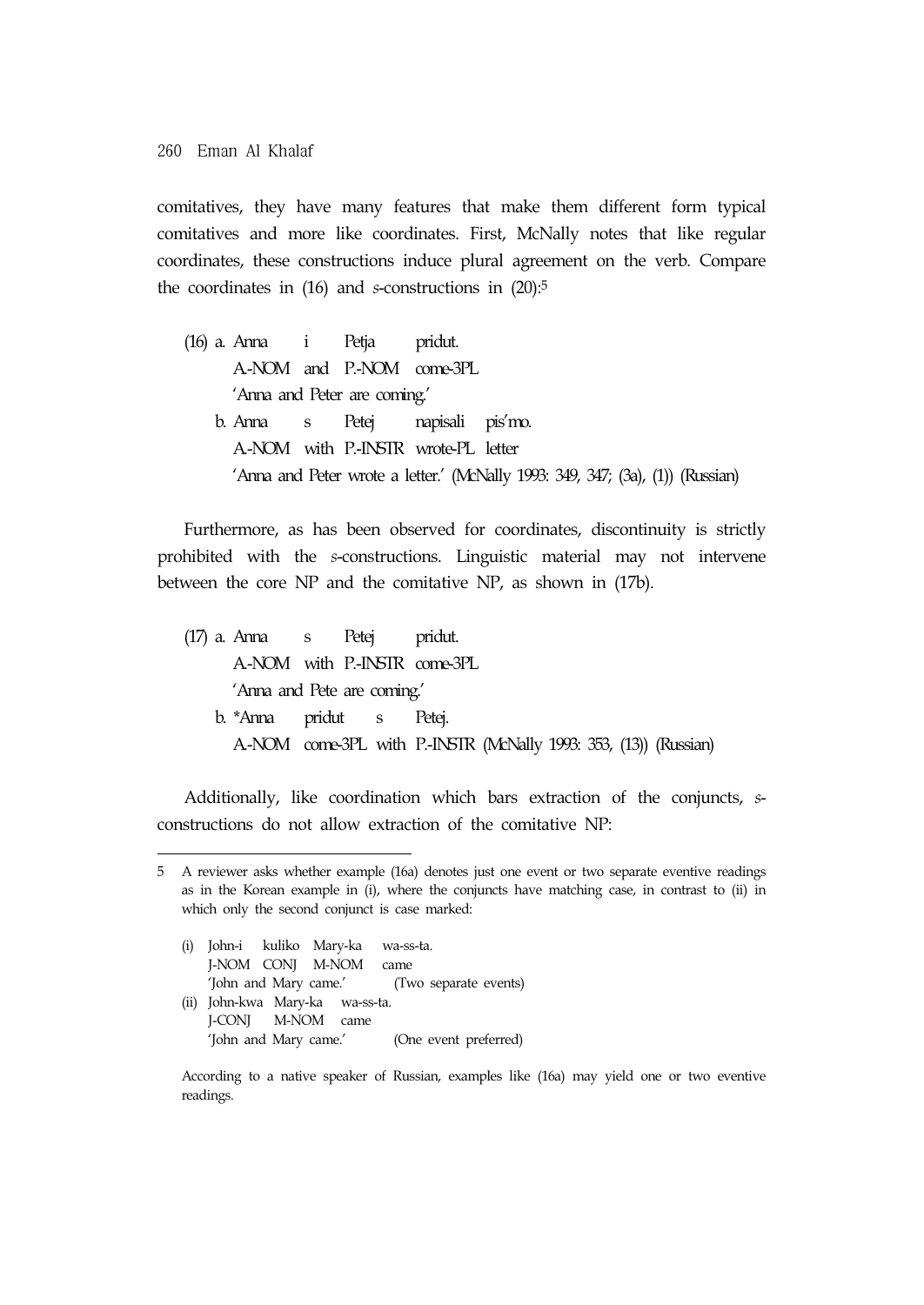(18) a. \*S kem ugli Anna? with who-INSTR left-PL Anna? b. Molodye ljudi, s kotorymi ugli Anna, ... young people-NOM, with who-INSTR left-PL A-NOM . . . . (McNally 1993: 354, (16)) (Russian)

Also, McNally claims that the constructions pattern with coordinates in being complex NPs by virtue of being able to antecede anaphors, such as *svoi* 'one's own' and *sebja* 'one'.

|  |  | (19) a. Anna s Natagej videli sebjav zerkate.    |  |                                                                               |
|--|--|--------------------------------------------------|--|-------------------------------------------------------------------------------|
|  |  | A-NOM with N-INSTR saw-PL selfin mirror          |  |                                                                               |
|  |  | 'Anna and Natasha saw themselves in the mirror.' |  |                                                                               |
|  |  | b. Anna s Petej čitajut svoi knigi.              |  |                                                                               |
|  |  |                                                  |  | A-NOM with P.-INSTR read-3PL selves books-ACC                                 |
|  |  |                                                  |  | 'Anna and Peter are reading their books.' (McNally 1993: 355, (18)) (Russian) |
|  |  |                                                  |  |                                                                               |

At the same time, *s*-constructions show various comitative-specific properties. First, they combine only NPs (20); other categories are not allowed. Second, unlike coordinates, they are non-iterative (21):

- (20) a. Anna s Petej napisali pis'mo A.-NOM with P.-INSTR wrote-PL letter 'Anna and Peter wrote a letter.'
	- b. \*Anna vymila s narezala ovošči Anna washed with cut-up vegetables `Anna washed and cut-up vegetables.' (intended)
	- c. \*Anna vysokaja s strojnaja Anna tall with slender 'Anna is tall and slender.' (intended)
	- d. \*Boris prigatovil obed, s Petja/Petej prinës vino Boris prepared dinner, with P.-NOM/P.-1NSTR brought wine `Boris prepared dinner, and Peter brought wine.' (intended)

(McNally 1993: 347, (1); 351, (8)) (Russian)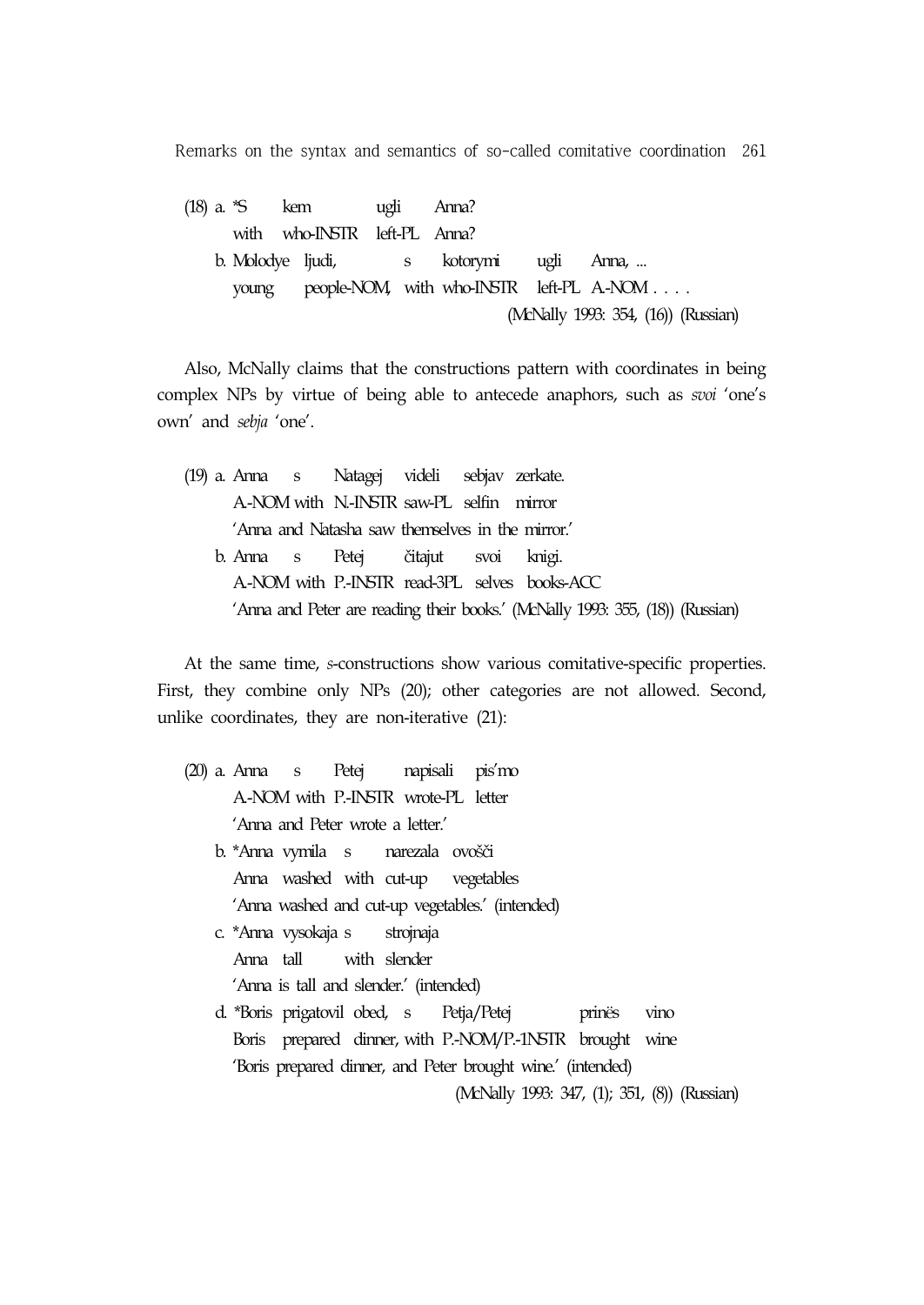262 Eman Al Khalaf

(21) \*Anna s Magej s Natagej pridut A.-NOM with M.\*INSTR with N.-INSTR come-3PL `Anna and Maggie and Natasha came.' (intended) (McNally 1993: 351, (9)) (Russian)

The conclusion that emerges from the above facts, according to McNally, is that a comitative coordinate is, like any coordinate phrase, a complex NP: the core and comitative NPs form a single complex NP, as shown in the tree below:



Turning to Chinese, Zhang (2010a) argues for the existence of comitative coordinates in Chinese, mainly to account for extraction phenomenon in *gen*-constructions as in (23), highlighting other facts parallel to these shown by McNally for Russian.<sup>6</sup>

(23) Huochei hui [ \_i gen qiche] xiangzhuang ma? train<sub>i</sub> might [ $\lrcorner$  and bus] collide Q 'Might the train collide with the bus?' (Zhang 2010a: 114, (4.81a); adapted) (Chinese)

Chinese *gen*-constructions have a pure coordinate form and a comitative coordinate form, according to Zhang (2010a). To distinguish the two constructions, Zhang shows that pure coordinates (24b), but not comitative coordinates (24a), allow distributive adverbs. Note that a distributive adverb is unacceptable when the initial NP/core NP is extracted away from the comitative NP. This means that, according to Zhang's analysis, distributivity is only

<sup>6</sup> Zhang makes the same claim for *he*-construction. I will take *gen*-construction as a representative.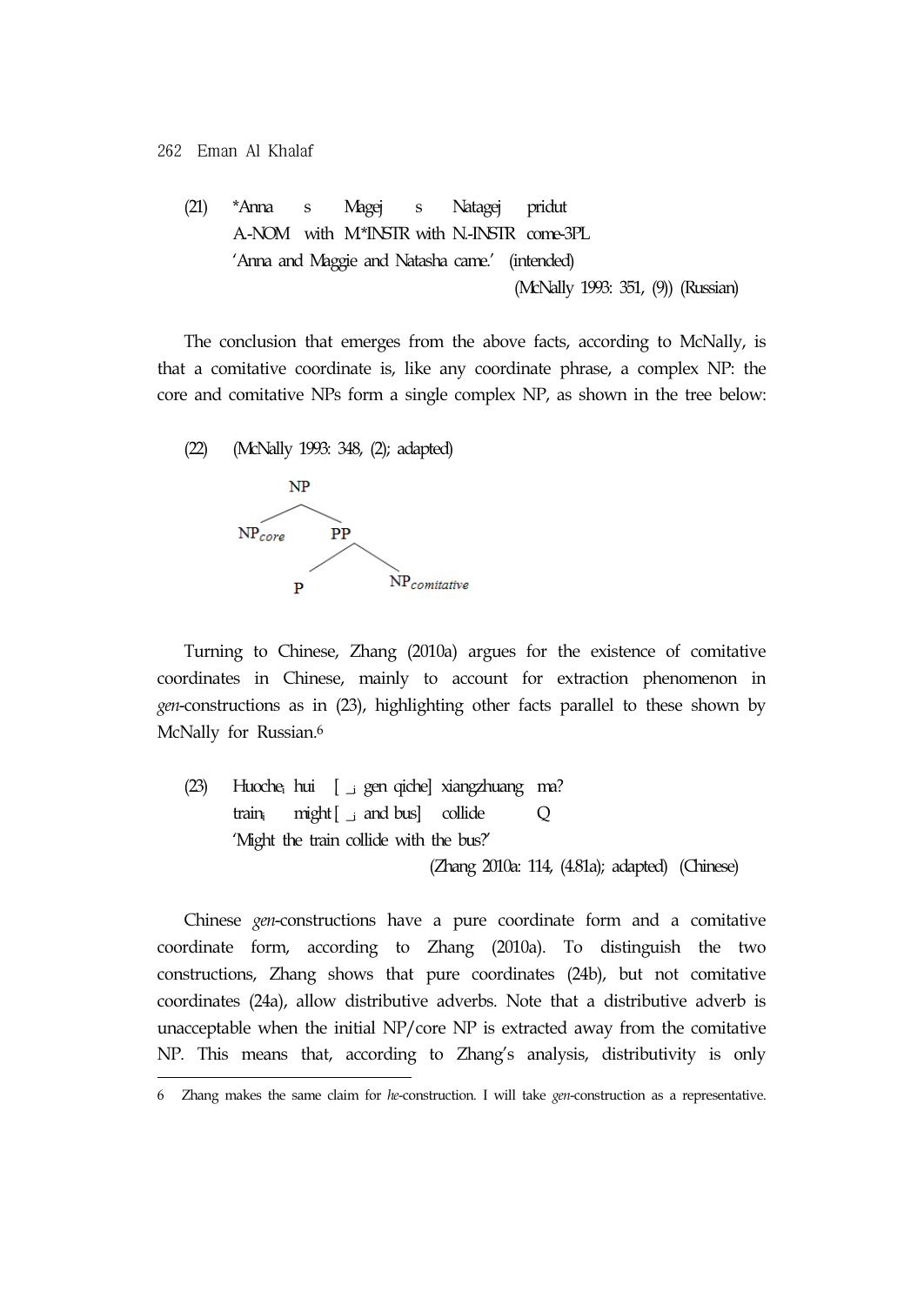associated with pure coordinates, but not with comitative coordinates like (24a).

(24) a. \*Lao Li hui gen Lao Wang fenbie qu-le Shanghai ma? Lao Li will and Lao Wang separately go-PRF Shanghai Q b. Lao Li gen Lao Wang hui fenbie qu-le Shanghai ma? Lao Li and Lao Wang will separately go-PRF Shanghai Q 'Might Lao Li and Lao Wang have gone to Shanghai separately?' (Zhang 2010b: 115, (4.83)) (Chinese)

Moreover, using interruption as a point of distinction, Zhang claims that some *gen* constructions allow the NPs contained within them to be separated, and these are the ones that also ban the distributive reading, as exemplified in (25). Compare these examples to those in (26). This is used as evidence that a subset of *gen*  constructions are impure conjuncts: comitative coordinates with a hybrid nature.

- (25) *Comitative Coordinates*
	- a. [Akiu gen Baoyu] zai Riben jian-le mian. Akiu and Baoyu at Japan meet-PRF face 'Akiu and Baoyu met in Japan.'
	- b. Akiuizai Riben [ \_ genBaoyu] jian-le mian. Akiuat Japan [ \_and Baoyu] meet-PRF face
- (26) *Pure Coordinates*
	- a. \*[Baoyu] zai Riben [\_ gen Daiyu] gezi baifang-le pengyou. Baoyu at Japan [\_ and Daiyu] separately visit-PRF friend b. [Baoyu gen Daiyu] zai Riben gezi baifang-le pengyou. Baoyu and Daiyu at Japan separately visit-PRF friend 'Baoyu and Daiyu visited their friends separately in Japan.' (Zhang 2010b: 116, (4.84), (4.86)) (Chinese)

According to Zhang, the above facts argue that comitative coordinates (which would otherwise be considered comitatives) should be structurally analyzed as coordinates. Zhang, therefore, assigns them an adapted version of a compelementation structure, a structure that has been proposed for coordination,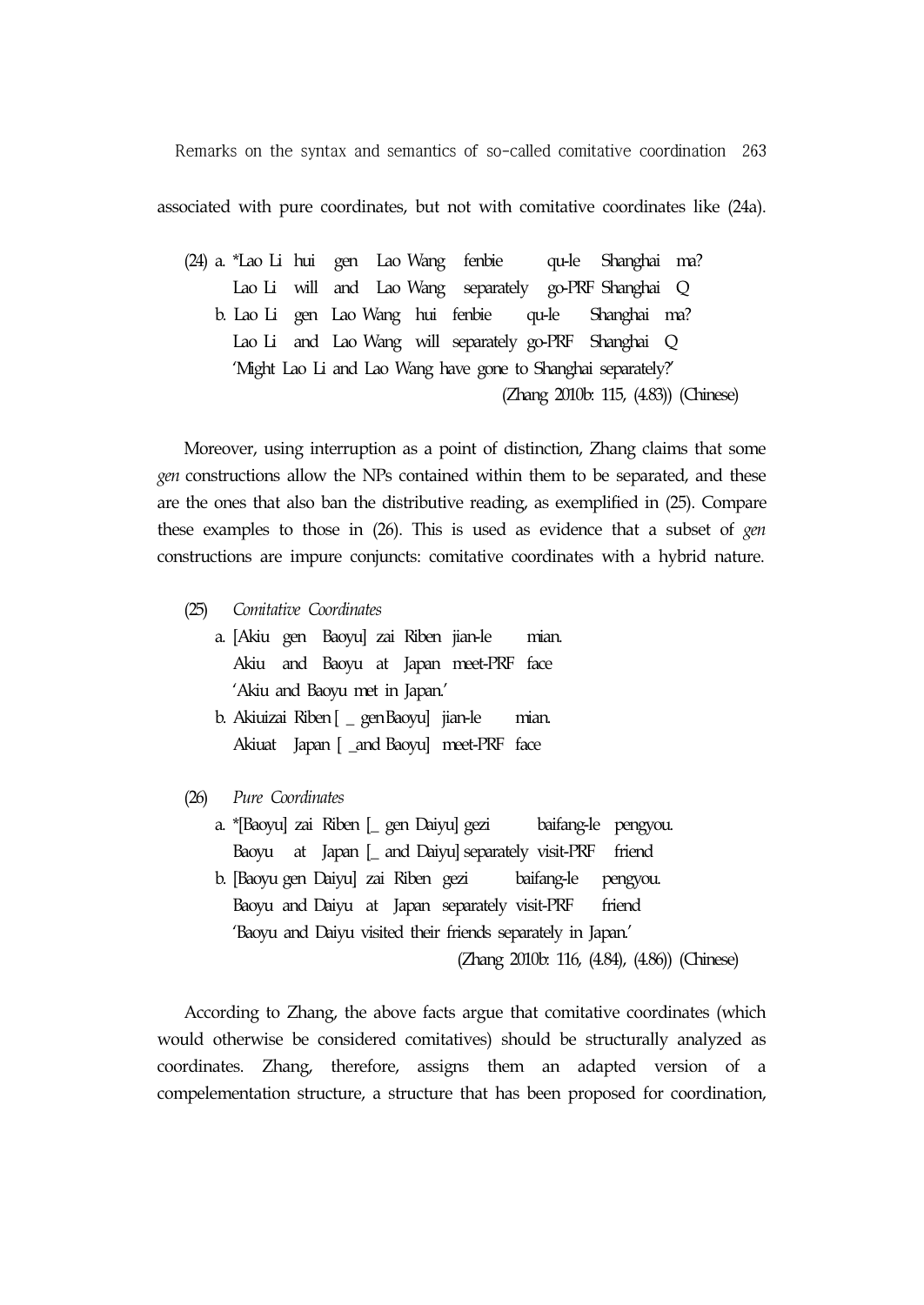in which the coordinator projects its own phrase (Larson 1990; Munn 1993; Kayne 1994; Johannessen 1998; Zoerner 1995; Zhang 2010b, among others). In this structure, *gen* heads a DP phrase in which the core and comitative NPs are external and internal NPs, respectively. The structure is illustrated in (27) for (23).



To sum up, I presented the arguments for assigning a complex NP structure to so-called comitative coordinates. The arguments were initially motivated by agreement (in Russian) and extraction (in Chinese), and were further claimed to be supported by iteration and interruption (in Russian) and distributivity (in Chinese). Although the analyses discussed differ in the details, both of them argue that core and comitative NPs of a comitative construction are base generated in a complex NP projection, and consequently assign to comitative coordinates a structure similar to coordinate structure.

#### **4. Against comitative coordinates**

In this section, I will critique McNally and Zhang's evidence for comitative coordinates. I will propose that what McNally and Zhang claim to be a comitative coordinate is just a comitative. To achieve this goal, I will address three issues: agreement, Case, and extraction. I will then propose alternative structures for comitatives in which core and comitative NPs are not contained in a complex NP.

As has been shown in section 3, McNally argues that a subset of *s*-constructions patterns with coordinates, although they exhibit comitative-like properties. The primary reason why McNally believes so is that these constructions trigger plural agreement on the verb although the *s* marker is not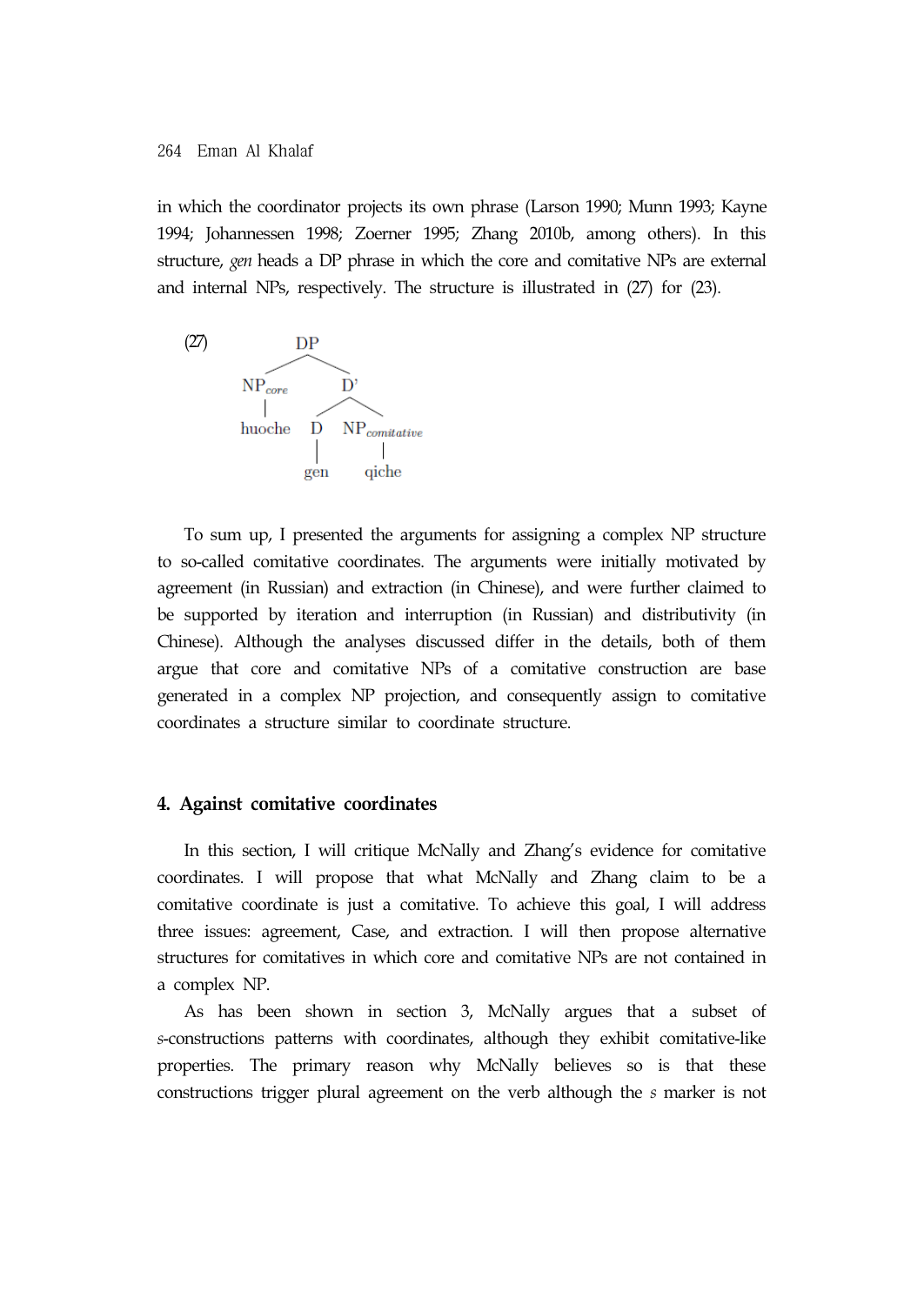a coordinator. The reason why the *s* marker cannot be a true coordinator, according to McNally, is the lack of case parallelism between the NPs of the construction. The NP that follows the *s* marker does not receive the same case as the NP that precedes it, assuming that true coordinators enforce case matching on the conjuncts, as can be seen in several Russian examples above (e.g., (17a)).

However, case mismatch is not a diagnostic of whether the construction is a coordinate or a comitative. Although coordination enforces some form of parallelism on the conjuncts, case parallelism is not required in coordination. Much work has argued that coordination imposes category parallelism; conjuncts must be matching in syntactic category, which has been labeled as the law of coordination of likes (LCL) by Chomsky (1957) (see also Bayer 1996; Camacho 2003, e.g.). Recent work argues that category parallelism in coordination can be violated (Gazdar *et al.* 1985; Sag *et al.* 1985; Bayer 1996; Al Khalaf 2015), and that the only combanitorial restriction on coordination is semantic parallelism (Munn 1993; Fox 2000; Al Khalaf 2015). No work that I am aware of argues that case matching is obligatory in coordination. In fact, much work shows that case mismatch is very common (Zoerner 1995; Johannessen 1998, among others). Below are some examples:

(28) a. ?Him, her and I all left.

b. Robin saw he, she and me. (Progovac 1998: 5, (56)-(57))

- (29) a. She and him will drive to the movies. (Johannessen 1998: 16) b. All debts are cleared between you and I. (Shakespeare, *Merchant of Venice*, quoted in Johannessen 1998)
- (30) Ana waiy yak sa-nusafiru qariiban I.NOM and you.ACC FUT-travel.3PL soon 'Me and you will travel soon.' (Arabic)

Thus, case mismatch as in *s*-constructions in Russian does not necessarily argue for analyzing these constructions as similar to coordinates in structure.

In addition, we have seen that McNally uses plural agreement in *s*-constructions to argue for their being coordinates. In fact, plural agreement is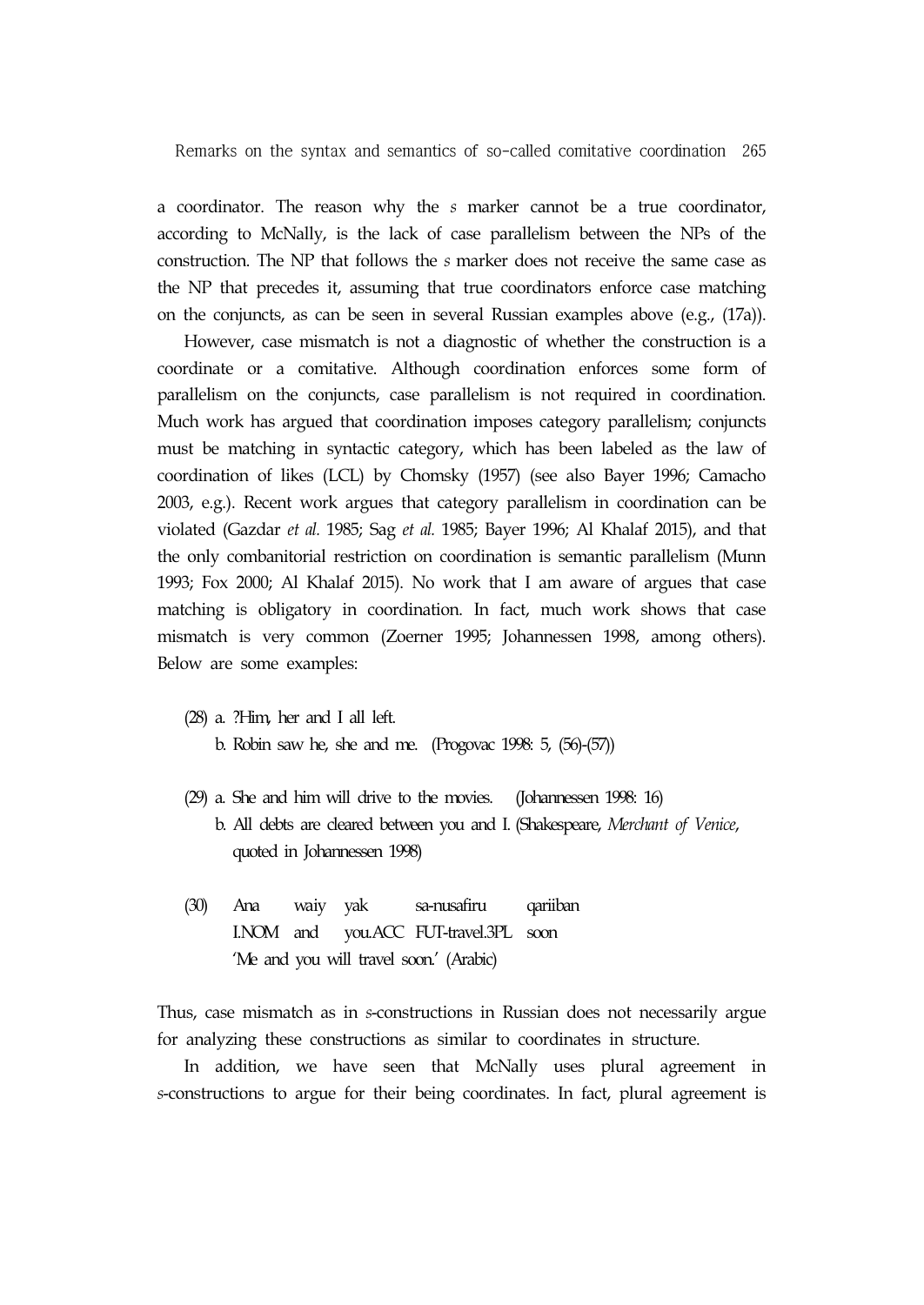not a reliable diagnostic. Some work reports that plural agreement is possible even with discontinuous constructions, showing that number agreement does not enforce a specific structure of the element triggering agreement. A good example is what Yamada (2010) labels as *discontinuous plural agreement* in which a comitative construction that is disrupted by linguistic material still triggers plural agreement:7

(31) Hiroki-ga kinoo Yasu-to home-at-ta. Hiroki-NOM yesterday Yasu-with praise-RECIP-PST 'Hiroki and Yasu praised each other yesterday.'

(Yamada 2010: 127, (176)) (Japanese)

In addition, recent work shows that number agreement can be triggered by non-syntactic factors. Reid (2011) offers a new line of research which explains various number agreement phenomena. He contends that number agreement is often determined by pragmatic/discourse factors in many contexts. In particular, verb number does not have to be controlled by noun number, and that several factors affect number agreement, including textual cohesion. For example, in (32a), *the sex lives of Roman Catholic nuns* functions as a singular although it is semantically plural. So we can say that the plural represents a set and this set is construed as singular in this case. The same can be found in (32b) in which a syntactically singular subject triggers plural agreement, indicating that number agreement does not have to be syntactically or semantically triggered. The reader

<sup>7</sup> A reviewer asked whether switching the order of NPs in examples like (i) is possible. As pointed out to me by Masahiro Yamada (personal communication), switching the order of the conjuncts in examples like (ii) is possible:

|  | (i) Hiroki-ga Yasu-to ikada-o hito-tsu tsukut-ta.  |                                                     |                            |                                                                 |  |  |
|--|----------------------------------------------------|-----------------------------------------------------|----------------------------|-----------------------------------------------------------------|--|--|
|  |                                                    | Hiroki-NOM Yasu-with raft-ACC 1-CL object build-PST |                            |                                                                 |  |  |
|  | 'Hiroki built one raft with Yasu.'                 |                                                     | (Yamada 2010, 132, (185d)) |                                                                 |  |  |
|  | (ii) Yasu-to Hiroki-ga ikada-o hito-tsu tsukut-ta. |                                                     |                            |                                                                 |  |  |
|  |                                                    |                                                     |                            | Yatsu-with Hiroki-NOM raft-ACC 1-CL.object build-PST (Japanese) |  |  |

However, changing the order does have an effect on the interpretation of the sentence. More specifically, in Japanese, *-to* can be a coordinator (i.e. *and*) or a comitative marker (i.e. *with*), in this ordering, as 'and' follows a noun phrase in Japanese (i.e., [NP-and NP]). While (i) strongly suggests a collective reading (Hiroki and Yasu built a raft together), (ii) allows a distributive reading (they built one raft each) in addition to a collective reading.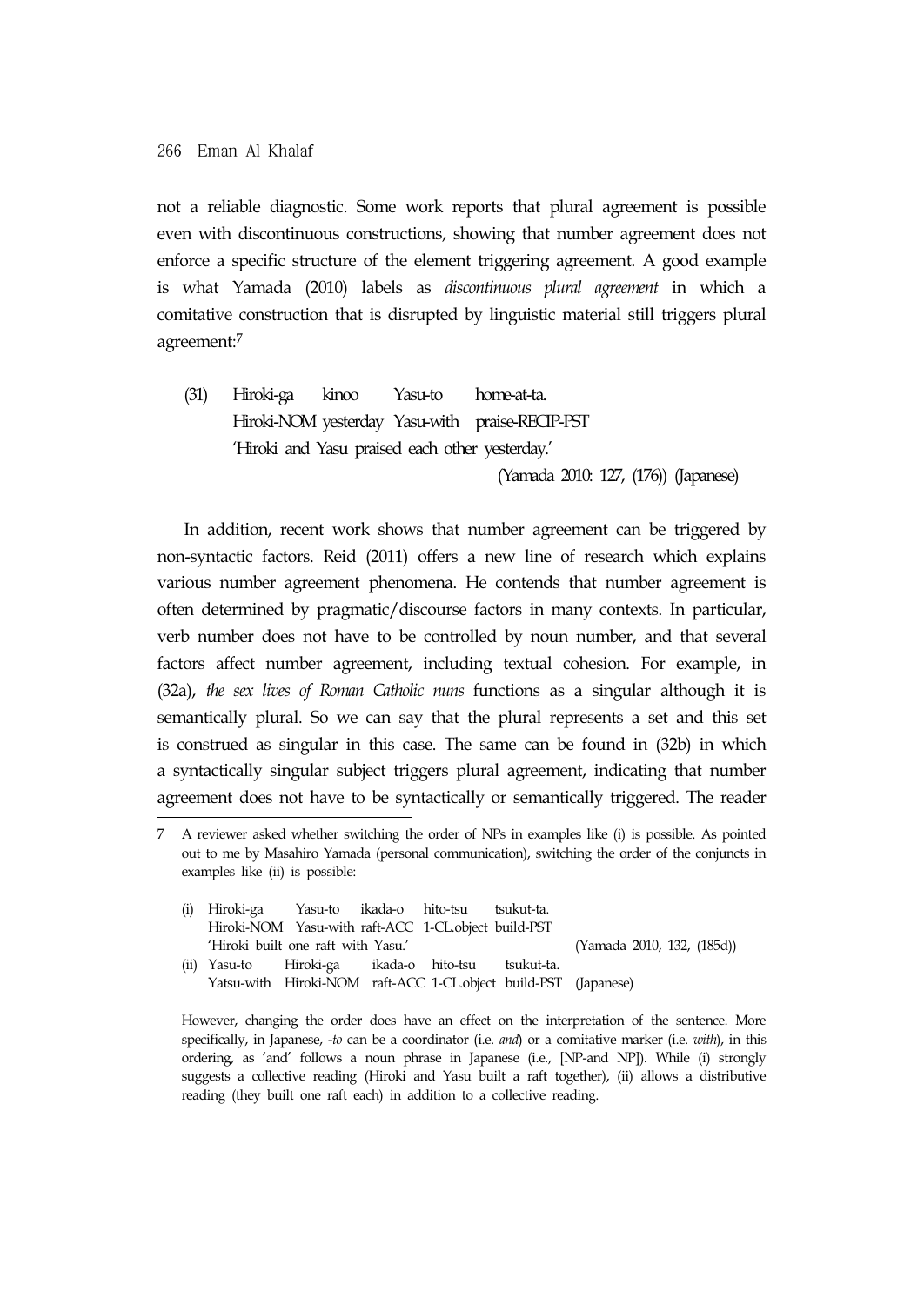can check for herself that sentence (32c) leads to the same conclusion.

- (32) a. [The sex lives of Roman Catholic nuns] **does** not, at first blush, seem like promising material for a book.
	- b. [The biggest threat to the joint force] **are** the hundreds of IEDs Taliban fighters have planted in and around Marja.
	- c. We're here to prove that old masters **don't** bite. There's this popular conception that old masters **is** something esoteric and remote and hard to understand. (Reid 2011: 1088, (1)-(3))

Therefore, the plural agreement seen in *s*-constructions does not necessarily enforce a specific structure of the constructions.

Turning to Chinese *gen* constructions, as shown in section 3, Zhang claims that they can also be analyzed as comitative coordinates, bringing evidence from extraction. It is not clear, however, how extraction could argue for structurally analyzing these constructions as coordinates; in fact, coordinates ban extraction. The more likely scenario is that when *gen*-construction allows the initial NP to move, we are dealing with a (pure) comitative and *gen* should be viewed as a comitative marker. In other words, there are two *gen*'s here. The empirical evidence provided by Zhang leads to this conclusion. All the syntactic and semantic points of difference between comitatives and coordinates, listed in Table 1 above, are the exact same points of difference between the two uses of *gen*  reported by Zhang. For example, that iteration is impossible for some of the *gen*-constructions indicates that these constructions are comitatives. In (33), iteration of the PP with the verb 'collide' is not possible (this is intuitive if we know that the PP is an argument of the verb).

(33) \*Huoche hui gen gongjiaoche gen qiche xiangzhuang Q Train might and bus with car collide ma? '\*The train might (have) collided with a bus with a car' (Al Khalaf 2015: 358, (359)) (Chinese)

Note that there are cases that appear to involve iteration, like in (36a). However, the interpretation of the sentence indicates that *gongjiaoche he qiche* 'bus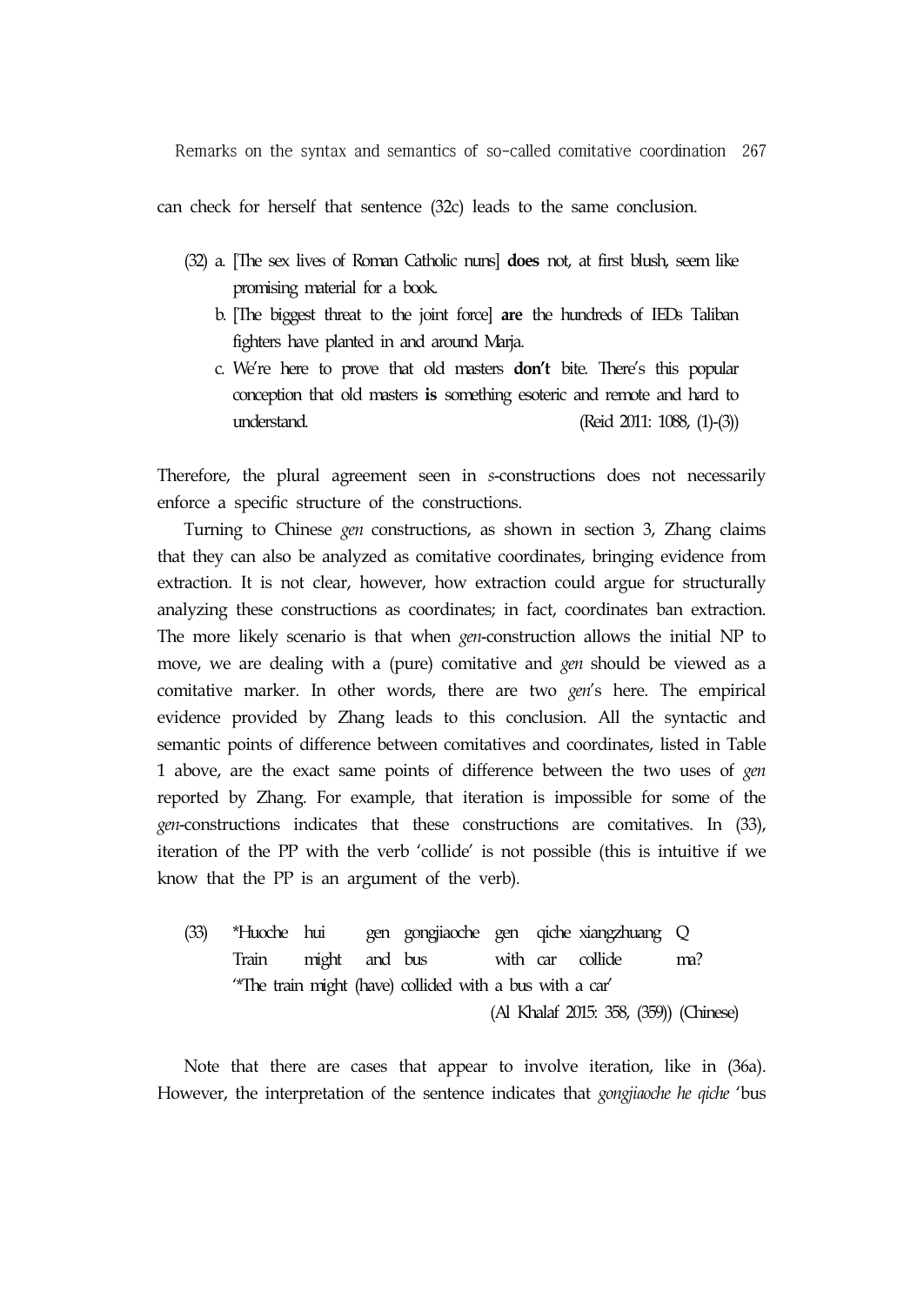and car' is a coordinate phrase within a comitative construction. The interpretation of the sentence is: a train collided with [a bus and a car]. This means that *he* here functions as a true coordinator, while *gen* is a comitative marker. Therefore, these examples do not show that iteration is possible in comitatives.

(34) Huoche hui gen gongjiaoche he qiche xiangzhuang ma? Train might and bus and car collide Q 'A train collided with [a bus and a car].' (Al Khalaf 2015: 163, (360)) (Chinese)

Thus, the inability of *gen* NP to iterate shows that it is a comitative, and not a comitative coordinate that is parallel to coordinates in structure.

Moreover, semantic evidence argues against correlating so-called comitative coordinates to coordinates. Zhang's analysis predicts that sentences as in (35) should have the same information structure, which is not the case. Going back to the semantic characterization proposed by Gleitman *et al*. (1996), taking the pair in (35) as an example, if *huoche* and *qiche* were base generated in a coordinate complex, the sentences (35a) and (35b) should not be different in interpretation, as I have shown for an equivalent pair from English in section 2. In (35a), *huoche* is figure and *qiche* is ground, but in (35b), it is not clear which one is figure and which one is ground.

(35) a. Huoche hui gen qiche xiangzhuang ma? train might and bus collide Q 'Might the train collide with the bus?' b. Huoche gen qiche hui xiangzhuang ma? Train and bus might collide Q 'Might the train collide with the bus?' (Zhang 2010b: 114-115, (4.81), (4.82)) (Chinese)

The same semantic distinction can be found when more than two NPs are involved. Consider (36), in which an NP complex with two occurrences of *gen*  has raised to the subject position. Compare it to (36a) above in which only the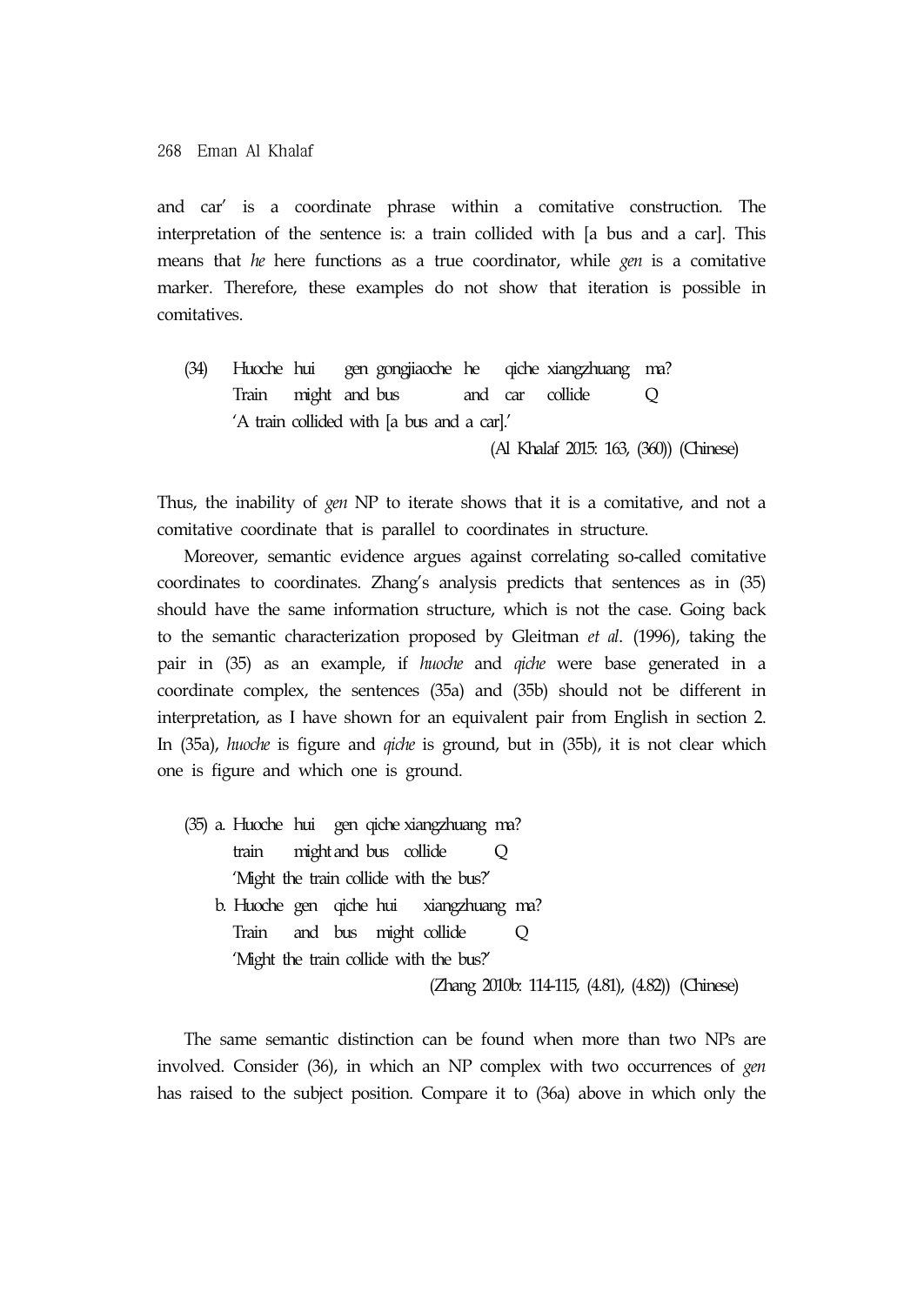initial NP of the complex has moved. A native speaker reports that the denotation of these sentences is not the same. In (36a), 'car', 'train' and 'bus' should be construed as moving entities; all of them must be moving at the moment of collision. The sentence in (36b), however, does not have to have the same interpretation: it admits the reading in which 'car' and 'train' are stationary. This semantic distinction is the exact same distinction reported in the literature to distinguish coordinates from comitatives. This indicates that the sentence involving raising is a comitative, and not a comitative coordinate.

(36) a. [Huoche gen qiche gen gongjiaoche] hui xiangzhuang? Train and car and bus might collide 'a train, a car, and a bus might collide.' b. Huoche hui gen gongjiaoche he qiche xiangzhuang ma? Train might and bus and car collide Q 'A train collided with [a bus and a car].' (Al Khalaf 2015: 164, (361)) (Chinese)

Therefore, as I have shown above, the facts of Russian and Chinese do not argue for comitative coordinates. They only show that in these languages, and presumably in all the languages that pattern with them, the same linguistic item belongs to two categories: coordinators and comitative markers. I, therefore, propose that so-called comitative coordinates should be syntactically analyzed as comitatives, meaning that the core and comitative NPs are not part of a complex NP as claimed by McNally (1993) and Zhang (2010a). Below are the structures I propose for comitatives (see also Al Khalaf 2015). The structure in (37a) represents cases in which the comitative is an adjunct. The structure in (37b) is specific to cases in which the comitative NP is an argument of the predicate like the PP complement of verbs like *collide*:8

<sup>8</sup> Note that Zhang (2007; 2010a) makes a similar distinction between symmetrical and asymmetrical comitatives, but as mentioned above, she assigns to symmetrical comitatives (comitative coordinates) a coordinate structure, which is what I argue against here.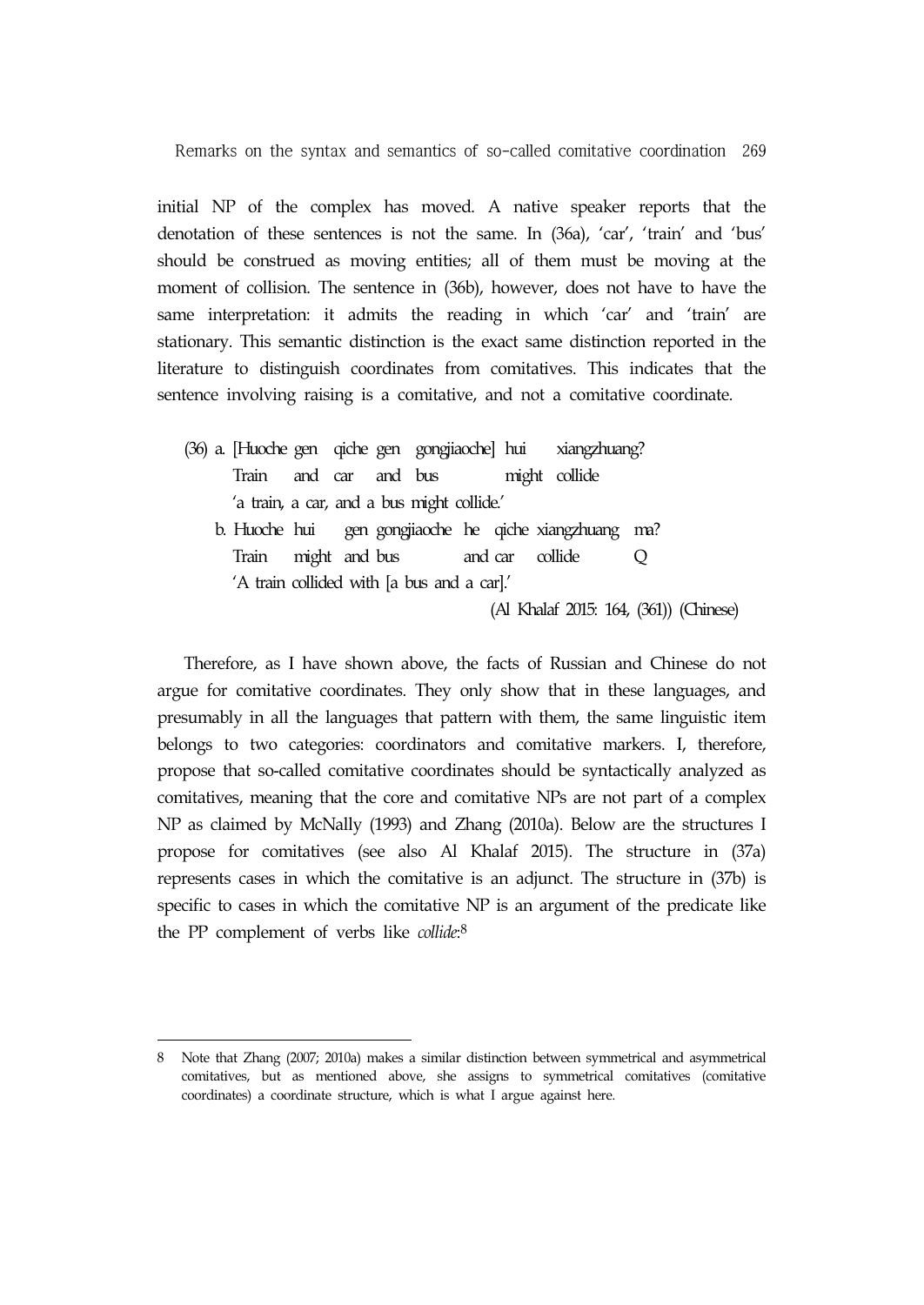

As can be seen above, neither of the structures has the core and comitative NPs dominated by a complex NP projection. Both structures allow the core NP to move freely without restrictions, and they capture all the differences between coordinates and comitatives, like intervention, for instance.

## **5. Conclusion**

In conclusion, a closer look at the facts presented by McNally (1993), Zhang (2010a) and others should make one wonder if they really argue for the existence of so-called comitative coordinates. As shown in the paper, a more logical scenario would be that in languages like Russian and Chinese, the same lexical item may function as a coordinator or a comitative marker; that is, we are dealing with two distinct constructions, not one hybrid construction with comitaive and coordinate characteristics. This assumption is not too far-fetched given that much typological work shows that many languages encode comitatives and coordinates using the same lexical item or marker (e.g., Stassen 2000). This means that there is no reason to believe that comitative coordinates exist and that there is no reason to believe that a subset of them can be assigned a coordinate structure. This result has consequences on the conjunct constraint, the constraint that bans extracting a conjunct out of a coordinate phrase: it turns out that the constructions which Zhang (2010a) claims that they violate this constraint are not coordinates; therefore, her claim that the conjunct constraint can be violated is untenable.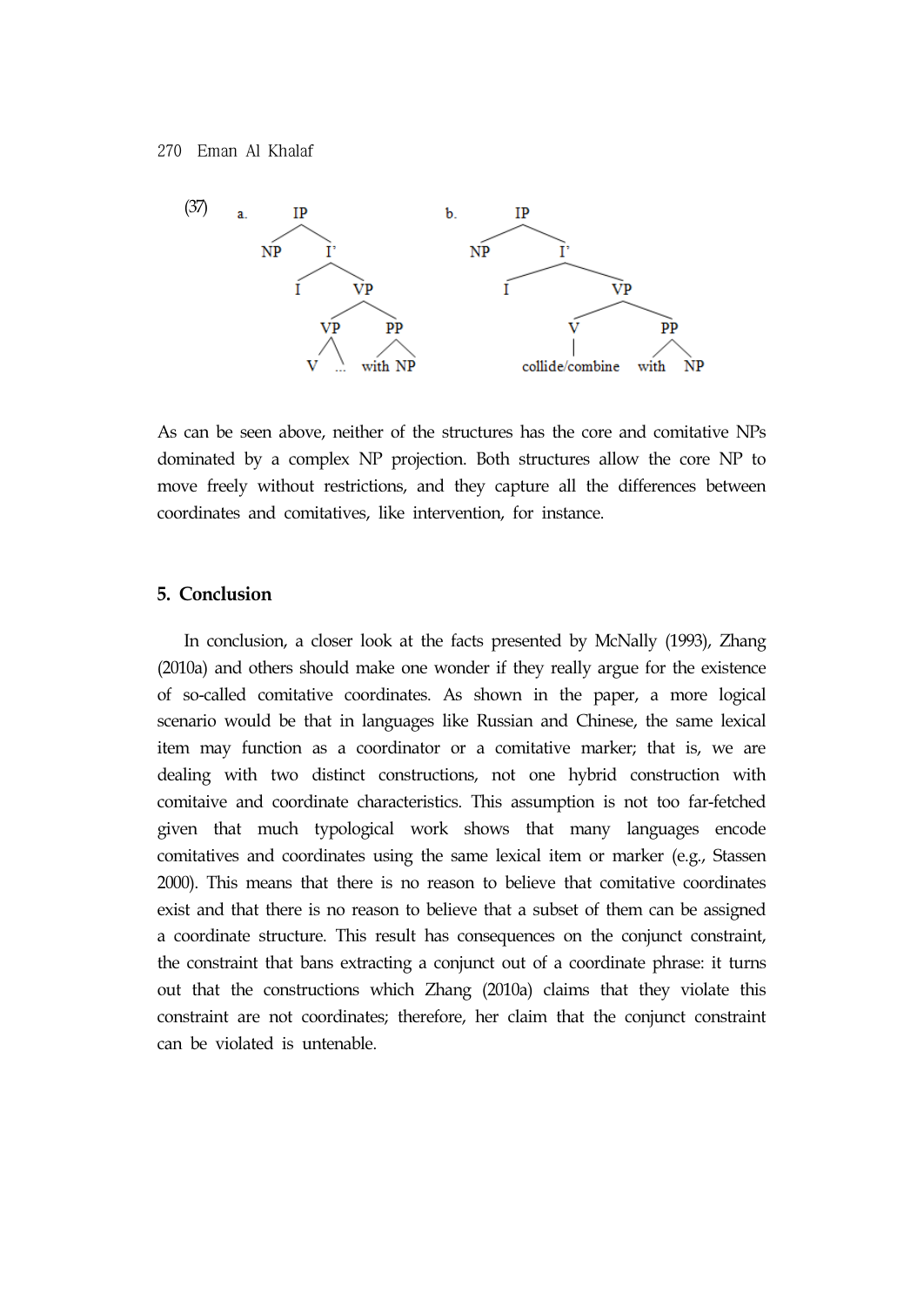## **References**

- Al Khalaf, Eman. 2015. *Coordination and linear order*. PhD Dissertation. University of Delaware.
- An, Duk-Ho. 2017. *Different* in conjunctives, comitatives, and comparatives. *Linguistic Research* 34: 215-238.
- Arkhipov, Alexandre. 2009. Comitative as a cross-linguistically valid category. In Walter Bisang, (ed.), *Trends in linguistics studies and monographs 217*, 223-246. Berlin/New York: Mouton de Gruyter.
- Bayer, Samuel. 1996. The Coordination of unlike categories. *Language* 72: 579-616.
- Camacho, José. 2003. *The structure of coordination: conjunction and agreement phenomena in Spanish and other languages*. Dordrecht; Boston: Kluwer Academic Publishers.
- Chaves, Rui. 2012. On the grammar of extraction and coordination. *Natural Language and Linguistic Theory* 30: 465-512.
- Choi, Hye-Won. 2012. A linear regressional analysis of *with*-PPs in English. *Linguistic Research* 29: 21-44.
- Chomsky, Noam. 1957. *Syntactic structures*. The Hague: Mouton.
- Dalrymple, Mary, Irene Hayrapetian, and Tracy Holloway King. 1998. The semantics of the Russian comitative construction. *Natural Language and Linguistic Theory* 16: 597-631.
- Dyla, Stefan. 1988. Quasi-comitative coordination in Polish. *Linguistics* 26: 383-414.
- Fillmore, Charles. 1968. Lexical entries for verbs. *Foundations of Language* 4: 373-393.
- Fox, Danny. 2000. *Economy and semantic interpretation*. Cambridge, Mass.: MIT Press.
- Gazdar, Gerald, Ewan Klein, Geoffrey Pullum, and Ivan Sag. 1985. *Generalized phrase structure grammar*. Oxford: Blackwell.
- Gleitman, Lila, Henry Gleitman, Carol Miller, and Ruth Ostrin. 1996. Similar, and similar concepts. *Cognition* 58: 321-376.
- Goodall, Grant. 1987. *Parallel structures in syntax: coordination, causatives and restructuring*. Cambridge: Cambridge University Press.
- Grosu, Alexander. 1981. *Approaches to island phenomena.* Amsterdam; New York: North-Holland.
- Huddleston, Rodney, and Geoffrey Pullum. 2002. *The Cambridge grammar of the English language*. Cambridge: Cambridge University Press.
- Johannessen, Janne Bondi. 1998. *Coordination*. Oxford: Oxford University Press.
- Kayne, Richard. 1994. *The antisymmetry of syntax*. Cambridge, Mass.: MIT Press.
- Lakoff, George, and Stanley Peters. 1966. Phrasal conjunction and symmetric predicates. In Anthony G. Oettinger, (ed.), *Mathematical linguistics and automatic translation*, 1-49. Cambridge, Mass: Harvard University.
- Larson, Richard. 1990. Double objects revisited: reply to Jackendoff. *Linguistic Inquiry* 21: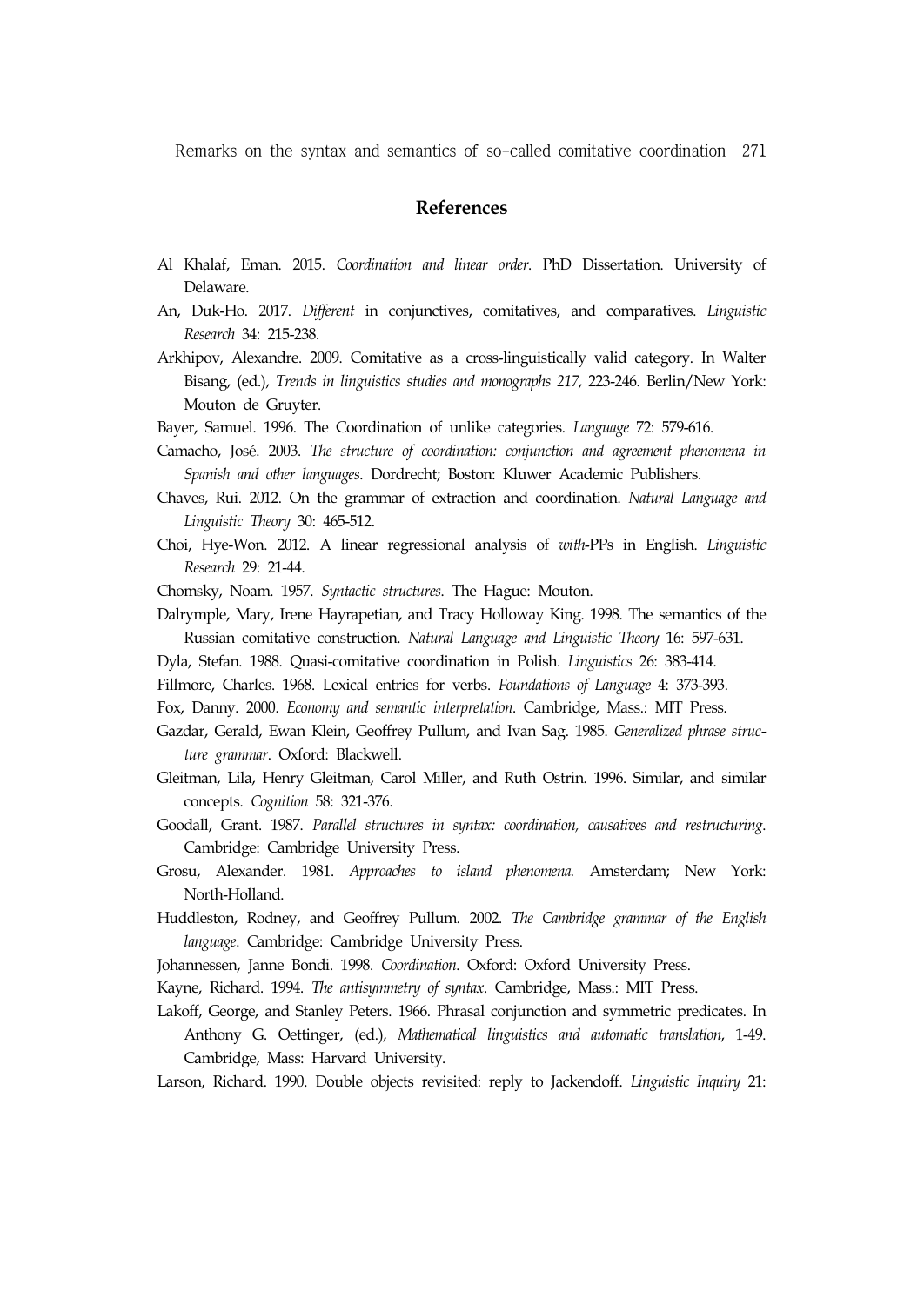589-632.

- Levine, Robert. 2001. The extraction riddle: just what are we missing? *Journal of Linguistics*  37: 145-174.
- Levine, Robert, and Thomas Hukari. 2006. *The unity of unbounded dependency constructions*. Stanford, CA: Center for the Study of Language and Information.
- McNally, Louise. 1993. Comitative coordination: a case study in group formation. *Natural Language and Linguistic Theory* 11: 347-379.
- Munn, Alan. 1993. *Topics in the syntax and semantics of coordinate structures*. PhD Dissertation. University of Maryland.
- Postal, Paul. 1998. *Three investigations of extraction*. Cambridge, MA: MIT Press.
- Progovac, Ljiljana. 1993. Negative polarity: entailment and binding. *Linguistics and Philosophy* 16: 149-180.
- Progovac, Ljiljana. 1998. Structure for coordination parts I and II. *Glot International* 3(7 and 8): 3-6 and 3-9.
- Reid, Wallis. 2011. The communicative function of English verb number. *Natural Language and Linguistic Theory* 29: 1087-1146.
- Ross, John. 1967. *Constraints on variables in syntax*. PhD Dissertation. MIT.
- Sag, Ivan, Gerald Gazdar, Thomas Wasow, and Steven Weisler. 1985. Coordination and how to distinguish categories. *Natural Language and Linguistic Theory* 3: 117-171.
- Stassen, Leon. 2000. AND-languages and WITH-languages. *Linguistic Typology* 4: 1-54.
- Stolz, Thomas. 2001. To be with  $X$  is to have  $X$ : comitatives, instrumentals, locative, and predicative possession. *Linguistics* 39(2): 321-350.
- Yamada, Masahiro. 2010. *Plurality, reciprocity, and plurality of reciprocity*. PhD Dissertation. University of Delaware.
- Zhang, Niina. 2007. The syntax of English comitative constructions. *Folia Linguistica* 41(1-2): 135-169.
- Zhang, Niina. 2010a. Explaining the immobility of conjuncts. *Studia Linguistica* 64(2): 190-238.
- Zhang, Niina. 2010b. *Coordination in syntax*. Cambridge: Cambridge University Press.
- Zoerner, Ed. 1995. *Coordination: The syntax of &P*. Ph D Dissertation. University of California, Irvine.

#### **Eman Al Khalaf**

Department of English Language and Literature The University of Jordan Queen Rania Street Amman, Jordan 11942 Email: e.alkhalaf@ju.edu.jo